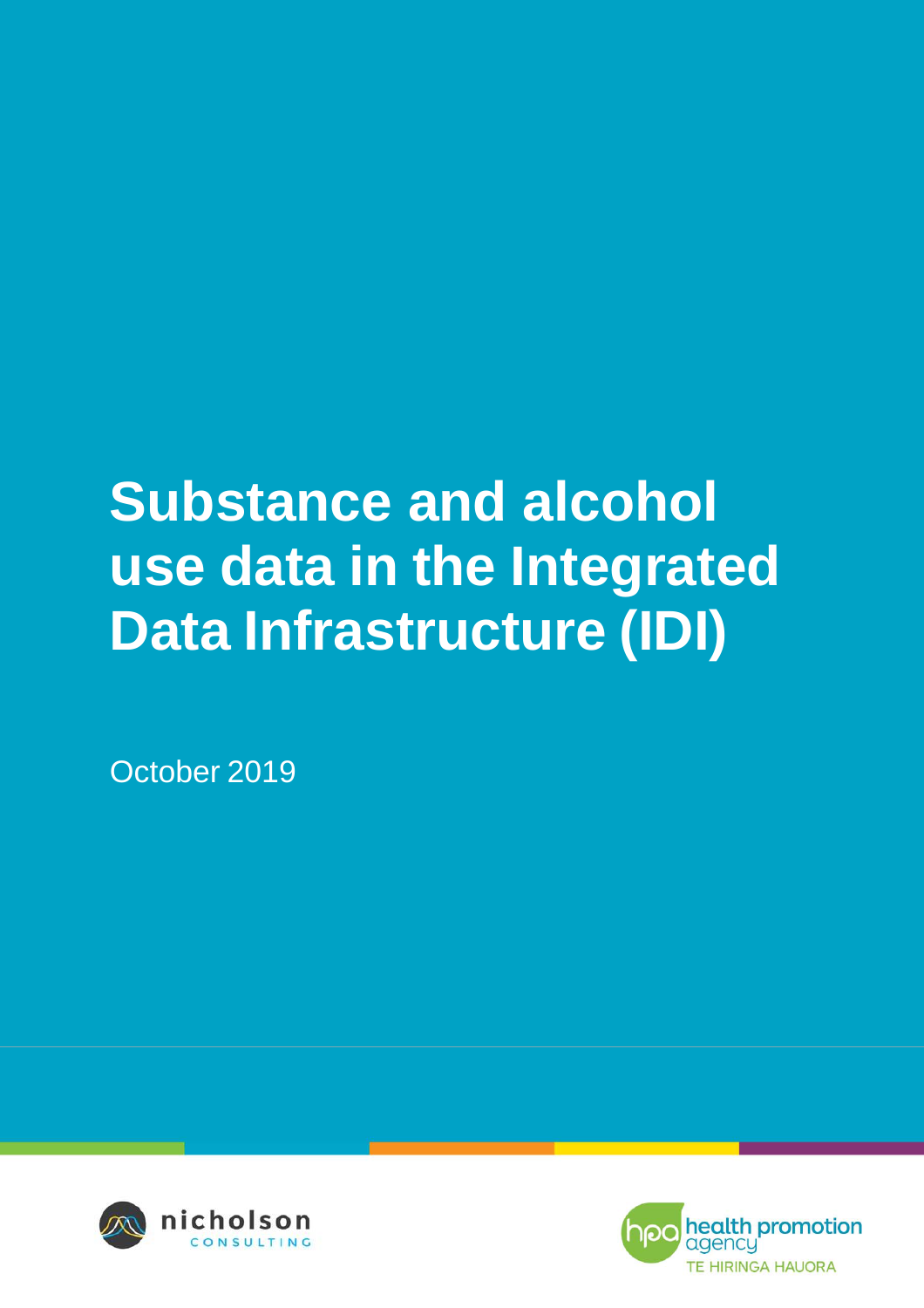Prepared for the Health Promotion Agency by:

Nicholson Consulting Ltd.

**ISBN:** 978-0-478-44983-9

**Citation:** Hughes, A. Reiri, K. (2019). *Substance and alcohol use data in the Integrated Data Infrastructure (IDI).* Wellington: Health Promotion Agency

# Acknowledgements

The authors would like to acknowledge Sheree Gibb and Amanda Jones from Otago University for their feedback on the draft report.

# **Copyright**

The copyright owner of this publication is HPA. HPA permits the reproduction of material from this publication without prior notification, provided that fair representation is made of the material and HPA is acknowledged as the source.

# **Disclaimer**

This research has been carried out by an independent party under contract to HPA. The views, observations and analysis expressed in this report are those of the authors and are not to be attributed to HPA.

The document is available at: [www.hpa.org.nz/our-work/research/publications](http://www.hpa.org.nz/our-work/research/publications)

Any queries regarding this report should be directed to HPA at the following address: Health Promotion Agency PO Box 2142 Wellington 6140 New Zealand www.hpa.org.n z

[enquiries@hpa.org.nz](mailto:enquiries@hpa.org.nz)

**NZBN** 9429041905333

October 2019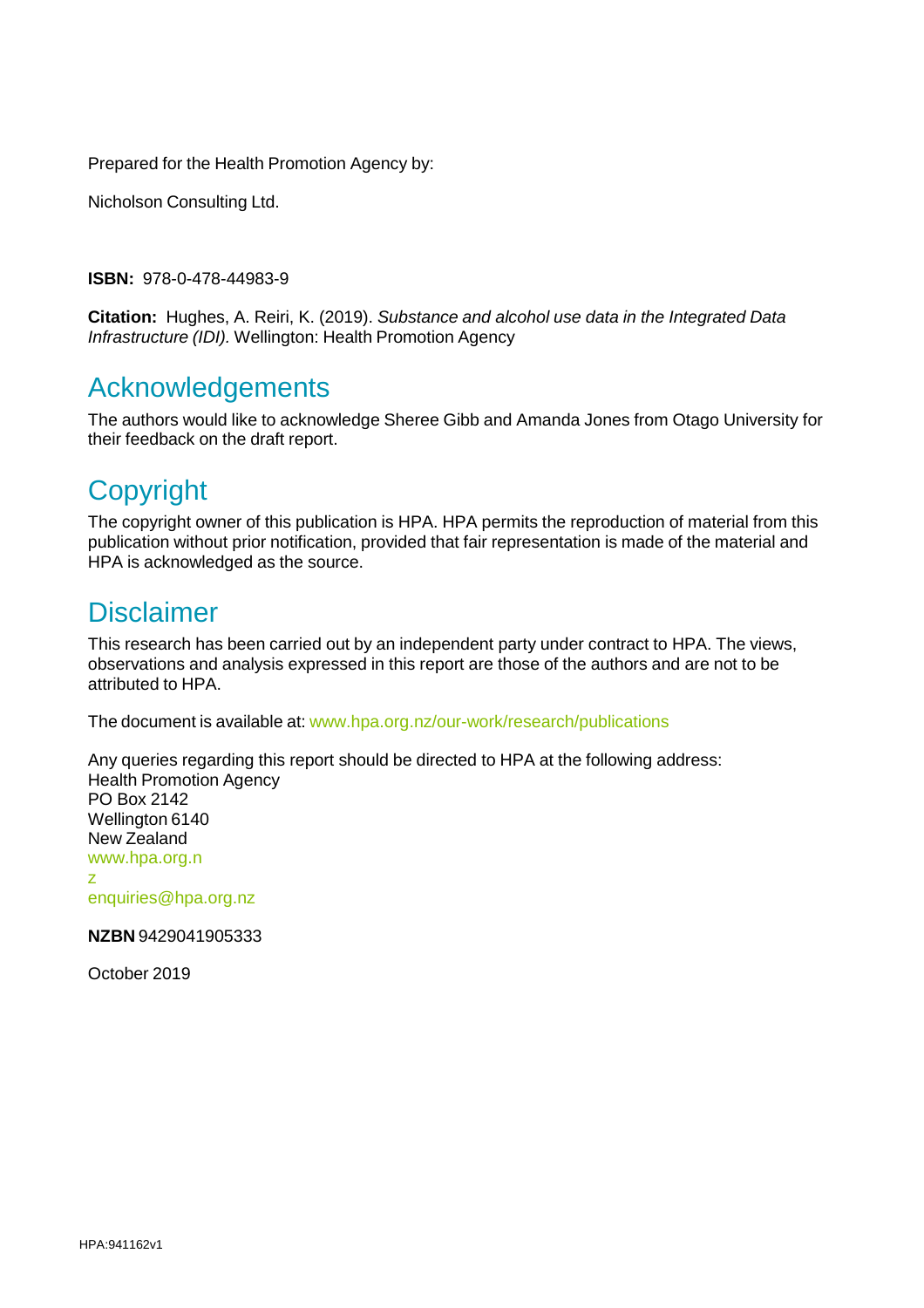

#### **Table of Contents**

| Definition of harmful substance use using the IDI: substance use population 4 |  |
|-------------------------------------------------------------------------------|--|
|                                                                               |  |
|                                                                               |  |
|                                                                               |  |
|                                                                               |  |
|                                                                               |  |
|                                                                               |  |
|                                                                               |  |
|                                                                               |  |
|                                                                               |  |
|                                                                               |  |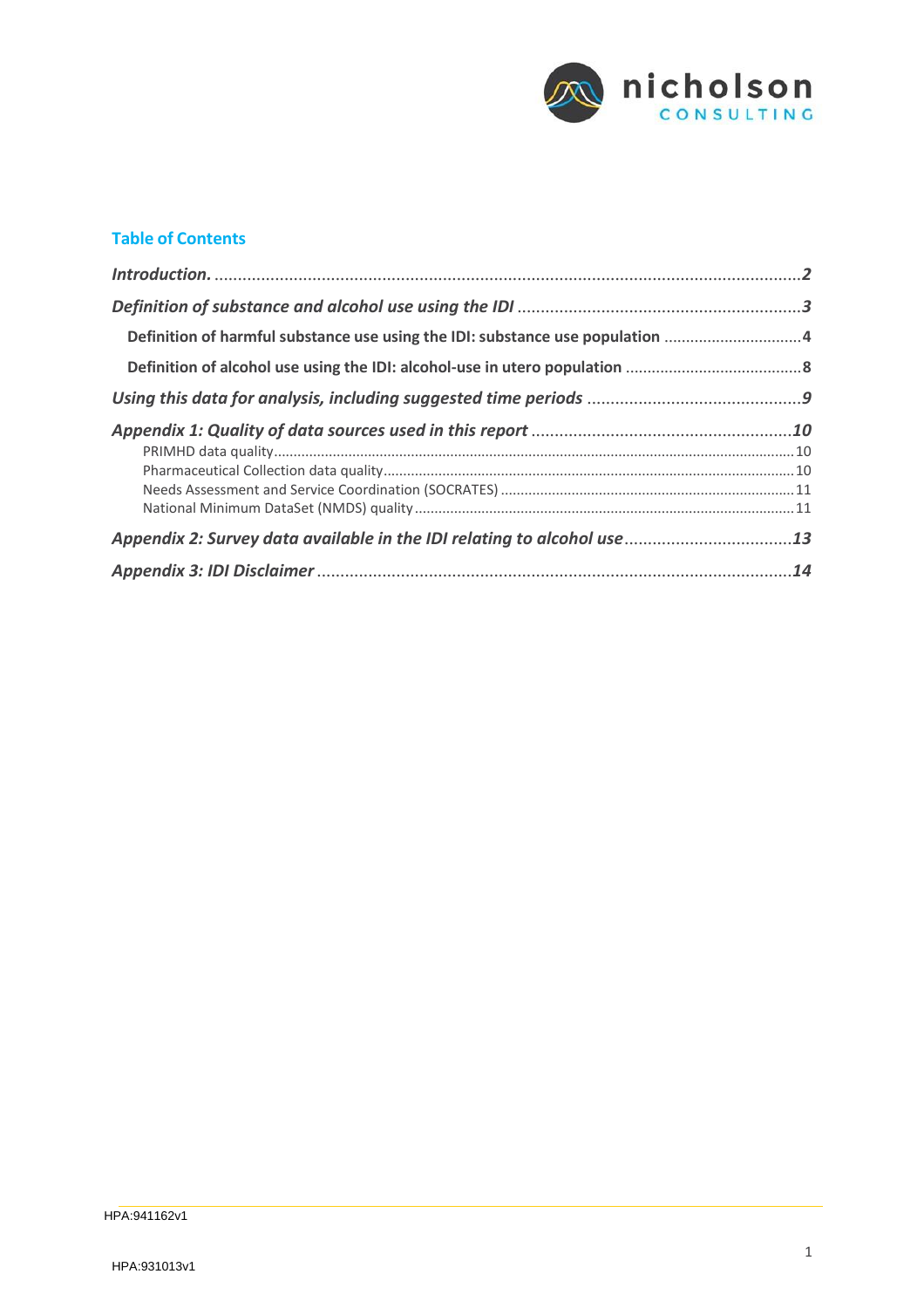

## <span id="page-3-0"></span>**Introduction**

This research was commissioned by the Health Promotion Agency / Te Hiringa Hauora (HPA) to understand and document what data on alcohol use is held within the Integrated Data Infrastructure (IDI). This information will support alcohol and IDI researchers to make better use of the IDI for understanding alcoholrelated harm in New Zealand.

The outcome of the research is that some people who use harmful substances (which includes alcohol but is a broader definition) can be defined using available data in the IDI, as can some people who have health conditions as a result of alcohol use in utero. However, there are limitations in how these populations are captured within the IDI due to the reliance on government funded service use information.

This report sets out a working data definition of these two populations:

- 1. People who use harmful substances directly (substance use population, of which alcohol is a subset)
- 2. People who have health conditions as a result of alcohol use in utero (alcohol-use in utero population)

The IDI is a research database managed by Statistics New Zealand (Stats NZ). It includes linked data about individuals from administrative data from government departments and non‐governmental organisations (NGOs), and national collections of survey data. More information on the IDI can be found on the Stats NZ website.

This report details the data sources used to identify substance and alcohol use as well as commentary on:

- How this data can be used in the IDI, including appropriate time periods for analysis
- The quality of the datasets used in this report
- Available survey data in the IDI that has not been used in the definitions of this report.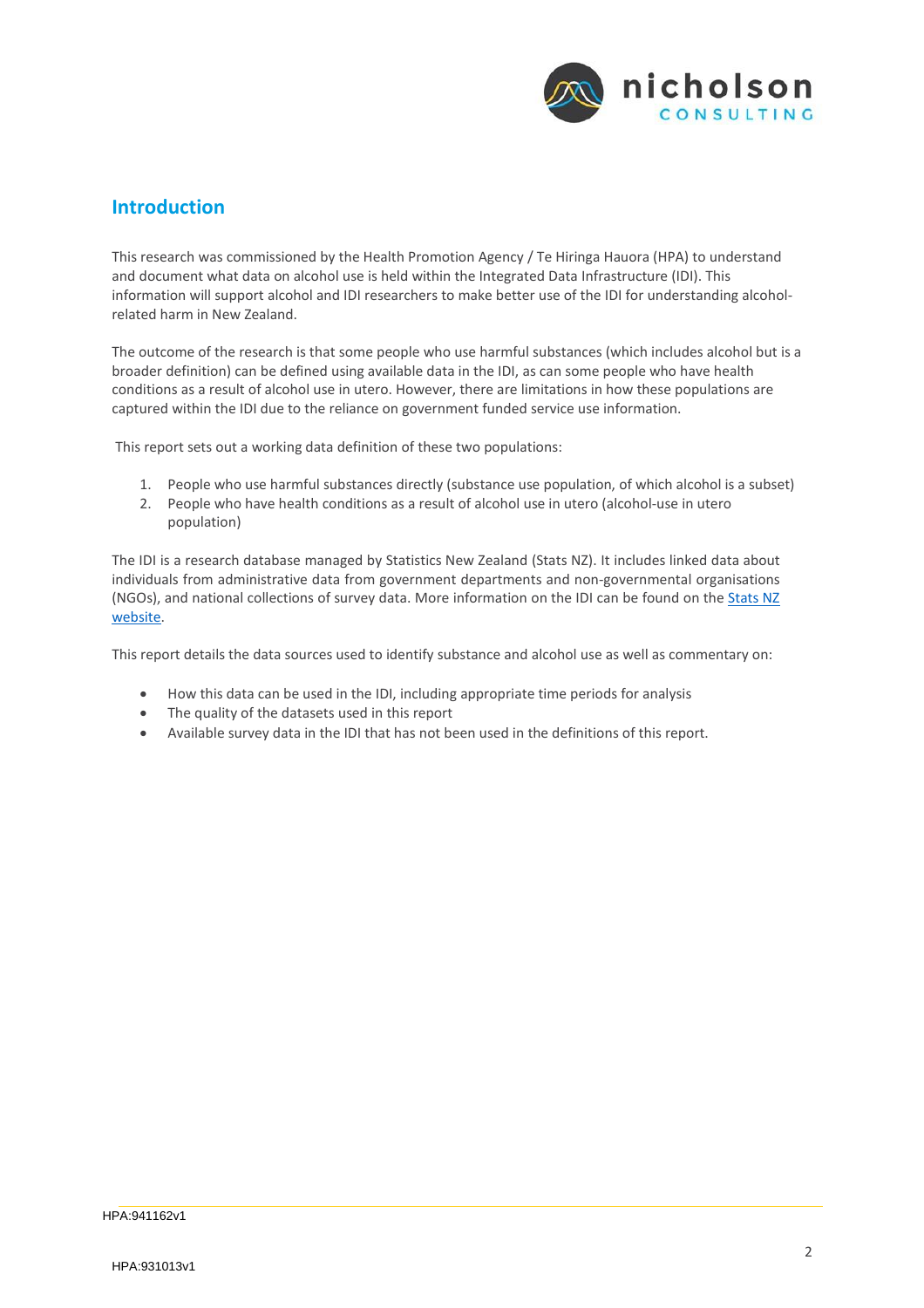

# <span id="page-4-0"></span>**Definition ofsubstance and alcohol use using the IDI**

In the IDI there are multiple sources of data that contain information on substance and alcohol use. Broadly, the use of substances and alcohol from available data sources can be categorised into two distinct populations:

- 1. People who use harmful substances directly (substance use population, of which alcohol is a subset)
- 2. People who have developmental conditions as a result of alcohol use in utero (alcohol-use in utero population).

The reason the first population (substance use population) is defined as all substance use, rather than just alcohol use, is that many of the codes in the data capture all substance use and don't distinguish between alcohol use and other substance use. People often have alcohol and substance use issues at the same time and so it doesn't make sense clinically to separate the treatment of these two conditions.

This means any analysis cannot be meaningfully restricted to alcohol users only, it must include all substance users.

The reason the second population (alcohol-use in utero population) can be defined as alcohol effects only, rather than all substance effects, is that diagnosis of Foetal Alcohol Spectrum Disorders (FASD) and Foetal Alcohol Syndrome (FAS) are both alcohol specific. FASD and FAS diagnoses are available in the data to identify this population.

The definitions in Table 1 set out alcohol-specific codes and substance use more broadly, so users can understand why alcohol use cannot be separated in the data.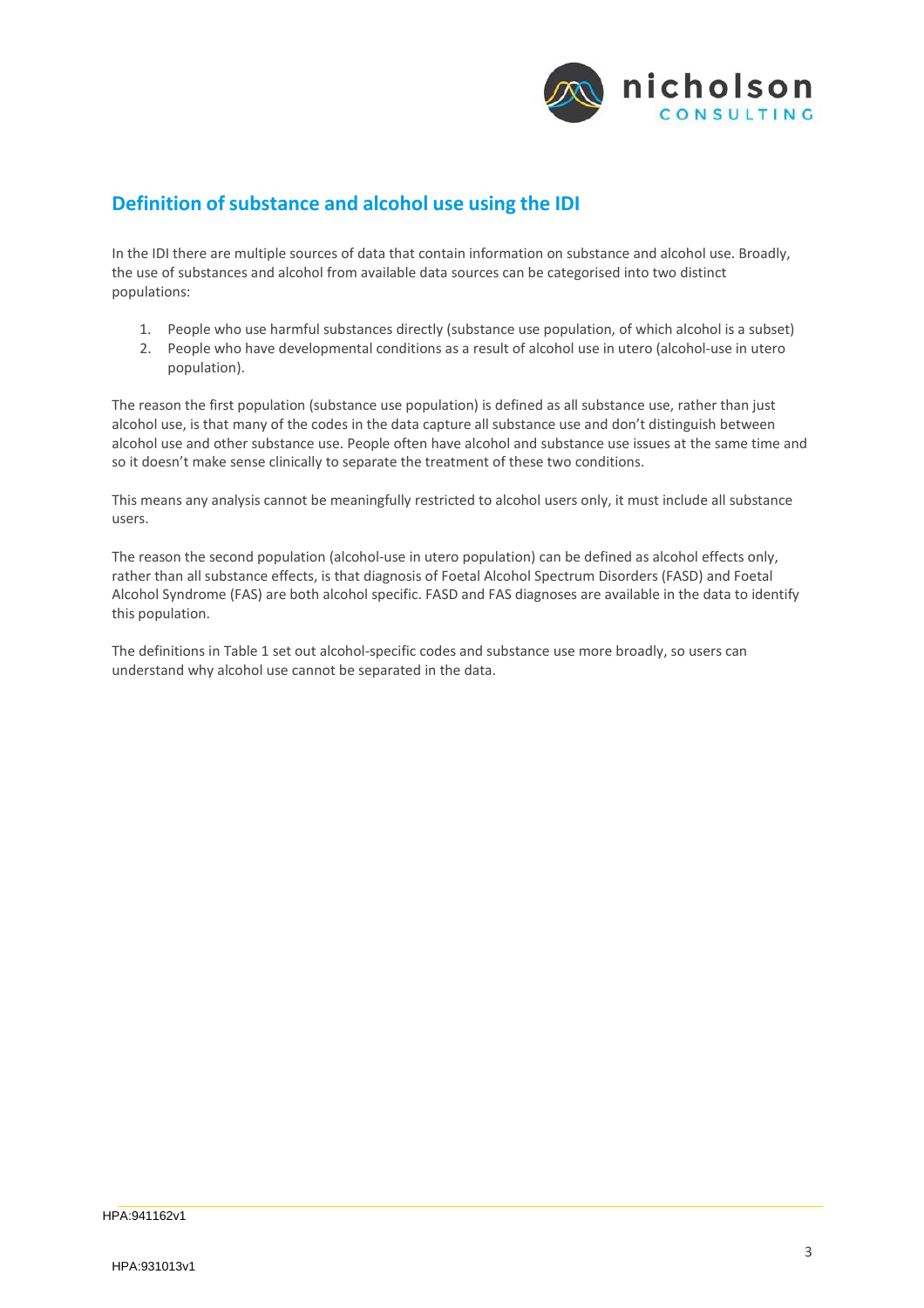

## <span id="page-5-0"></span>**Definition of harmfulsubstance use using the IDI:substance use population**

In the IDI we recommend using four administrative data sources to identify a population of people who are currently using harmful substances (or are in treatment for the use of harmful substances):

- 1. the Programme for the Integration of Mental Health Data (PRIMHD)
- 2. the Pharmaceutical Collection
- 3. the National Minimum Dataset (NMDS) publicly funded hospital discharges
- 4. the Ministry of Social Development (MSD) incapacity data

This is all administrative data. The IDI also has one survey data source which captures self‐identified use of alcohol: the Survey of Family, Income and Employment (SoFIE). This survey data has not been included in this standard definition because of small counts available in survey data, which limits robust analysis. However, for some specific purposes analysts may wish to use survey data, so information on this has been included in Appendix 2.

PRIMHD is a Ministry of Health National Collection of mental health and addiction information relating to service activity and outcomes for healthcare users. This data is collected from District Health Boards and nongovernment organisations. This dataset includes information on healthcare users who access secondary specialist alcohol and drug services funded by the government.

The Pharmaceutical Collection contains claim and payment information on publically subsidised community dispensed pharmaceuticals. It is jointly owned by the Ministry of Health and PHARMAC.

The National Minimum Dataset (NMDS) captures publicly funded hospital discharges in New Zealand. It is a Ministry of Health National Collection.

The MSD incapacity data collects information on medical certificates for income support.

Table 1 details how these datasets have been used to identify this population.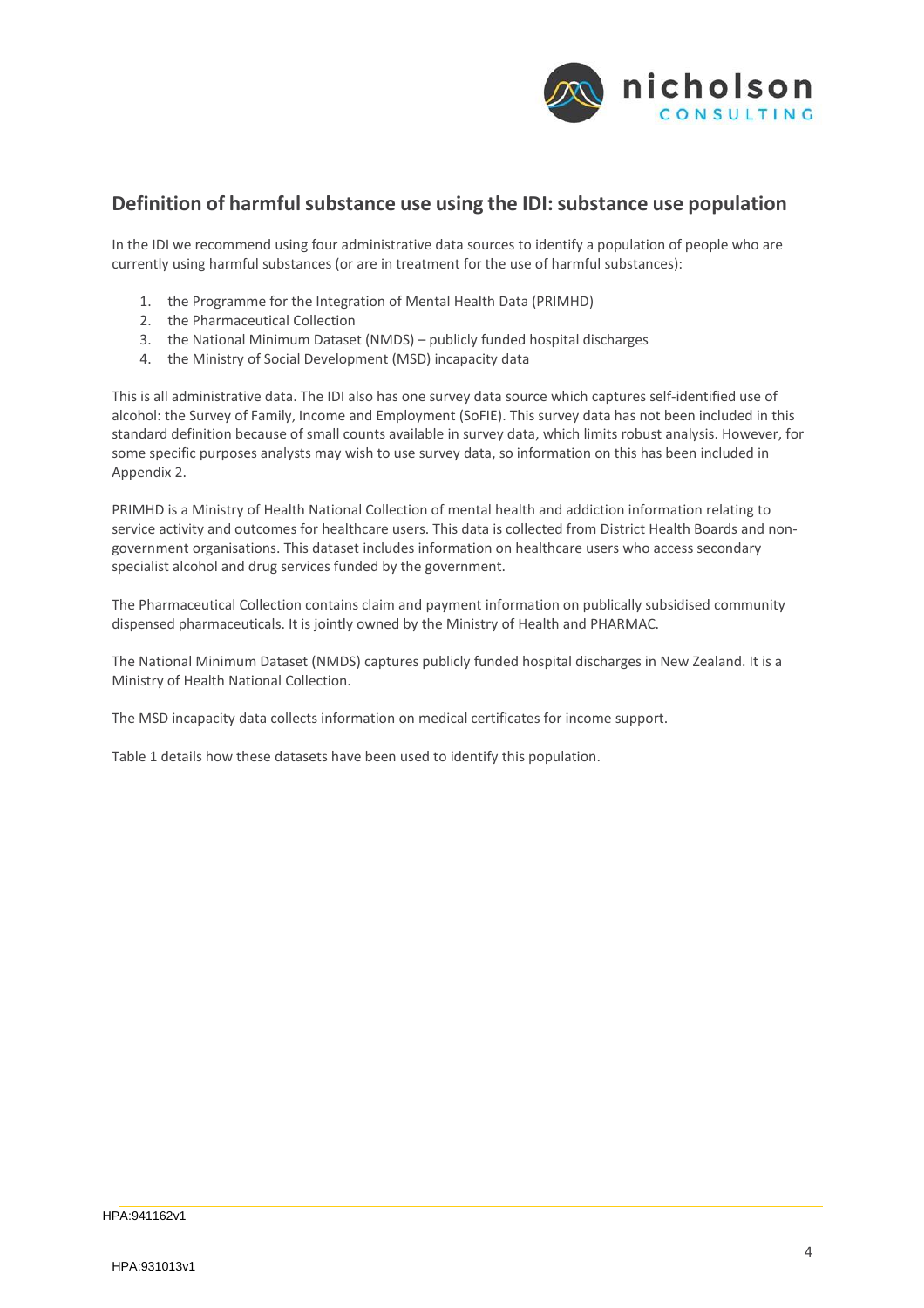

| Table 1: Data sources and codes used to define the current substance use population |                                                                                                                                                                                                                                                                                                                                                                                                                                                                                                                                                                                                                                                                                                                                                                                                                                                                                                                                                                                           |                                                                                                                                                                                                                                                                                                              |                                                                                                                                                                                                                                                                |
|-------------------------------------------------------------------------------------|-------------------------------------------------------------------------------------------------------------------------------------------------------------------------------------------------------------------------------------------------------------------------------------------------------------------------------------------------------------------------------------------------------------------------------------------------------------------------------------------------------------------------------------------------------------------------------------------------------------------------------------------------------------------------------------------------------------------------------------------------------------------------------------------------------------------------------------------------------------------------------------------------------------------------------------------------------------------------------------------|--------------------------------------------------------------------------------------------------------------------------------------------------------------------------------------------------------------------------------------------------------------------------------------------------------------|----------------------------------------------------------------------------------------------------------------------------------------------------------------------------------------------------------------------------------------------------------------|
| <b>Data source</b>                                                                  | Codes used to define current substance use                                                                                                                                                                                                                                                                                                                                                                                                                                                                                                                                                                                                                                                                                                                                                                                                                                                                                                                                                | <b>Notes on these codes</b>                                                                                                                                                                                                                                                                                  | <b>Alcohol specific or</b>                                                                                                                                                                                                                                     |
| <b>PRIMHD</b><br>Pharmaceutical                                                     | population<br>Team type:<br>03 = Alcohol and Drug Team<br>10 = Alcohol and Drug Kaupapa Māori Team<br>11 = Co-Existing Problems Team (includes<br>alcohol and drug use)<br>21 = Children and youth, alcohol and drug<br>services Team<br>23 = Kaupapa Māori dual diagnosis mental<br>health and alcohol and drug services Team<br>And/or<br>Activity type:<br>T16 = Substance abuse Withdrawal<br>management/detoxification occupied bed<br>nights (medical)<br>T17 = Substance abuse detoxification<br>attendances (social)<br>T18 = Methadone treatment specialist<br>service attendances<br>T19 = Methadone treatment specialist<br>service attendances (consumers of<br>authorised GP's)<br>T20 = Substance abuse residential service<br>occupied bed nights<br>T48 - Co-existing mental health problems<br>with alcohol and/or other drug misuse -<br>residential service occupied bed nights<br>And/or<br>Diagnosis type:<br>As per ICD-10 codes listed below<br>Chemical ID codes: | Team type is a code<br>that identifies which<br>team provided a<br>service to the<br>healthcare user.<br>Activity type is a code<br>that classifies the<br>type of healthcare<br>activity provided.<br>Diagnosis codes are<br>incomplete for NGO<br>organisations and for<br>newly diagnosed<br>individuals. | substance specific?<br>All team types and<br>activity types in<br>PRIMHD relate to<br>harmful substance<br>use, not specifically<br>to alcohol use.<br>Diagnosis code can<br>be used to refine to<br>alcohol specific<br>service use.<br>All relate to harmful |
| Collection                                                                          | $1432 =$ Disulfiram<br>2367 = Calcium carbimide<br>3793 = Naltrexone hydrochloride                                                                                                                                                                                                                                                                                                                                                                                                                                                                                                                                                                                                                                                                                                                                                                                                                                                                                                        |                                                                                                                                                                                                                                                                                                              | substance use, not<br>alcohol use specific                                                                                                                                                                                                                     |
| <b>NMDS</b>                                                                         | ICD-10-AM diagnosis code:                                                                                                                                                                                                                                                                                                                                                                                                                                                                                                                                                                                                                                                                                                                                                                                                                                                                                                                                                                 | Note - we have not                                                                                                                                                                                                                                                                                           | These codes can be                                                                                                                                                                                                                                             |
|                                                                                     | F10 = Alcohol related disorders                                                                                                                                                                                                                                                                                                                                                                                                                                                                                                                                                                                                                                                                                                                                                                                                                                                                                                                                                           | included codes that<br>may relate to historic                                                                                                                                                                                                                                                                | used to distinguish<br>between alcohol use<br>and other substance<br>use. Both have been<br>included for<br>completeness of the<br>definition.                                                                                                                 |
|                                                                                     | F11 = Opioid related disorders                                                                                                                                                                                                                                                                                                                                                                                                                                                                                                                                                                                                                                                                                                                                                                                                                                                                                                                                                            | alcohol use e.g.<br>alcoholic liver disease                                                                                                                                                                                                                                                                  |                                                                                                                                                                                                                                                                |
|                                                                                     | F12 = Cannabis related disorders                                                                                                                                                                                                                                                                                                                                                                                                                                                                                                                                                                                                                                                                                                                                                                                                                                                                                                                                                          |                                                                                                                                                                                                                                                                                                              |                                                                                                                                                                                                                                                                |
|                                                                                     | F13 = Sedative, hypnotic, or anxiolytic<br>related disorders                                                                                                                                                                                                                                                                                                                                                                                                                                                                                                                                                                                                                                                                                                                                                                                                                                                                                                                              |                                                                                                                                                                                                                                                                                                              |                                                                                                                                                                                                                                                                |
|                                                                                     | F14 = Cocaine related disorders                                                                                                                                                                                                                                                                                                                                                                                                                                                                                                                                                                                                                                                                                                                                                                                                                                                                                                                                                           |                                                                                                                                                                                                                                                                                                              |                                                                                                                                                                                                                                                                |
|                                                                                     | F15 = Other stimulant related disorders                                                                                                                                                                                                                                                                                                                                                                                                                                                                                                                                                                                                                                                                                                                                                                                                                                                                                                                                                   |                                                                                                                                                                                                                                                                                                              |                                                                                                                                                                                                                                                                |
|                                                                                     | F16 = Hallucinogen related disorders                                                                                                                                                                                                                                                                                                                                                                                                                                                                                                                                                                                                                                                                                                                                                                                                                                                                                                                                                      |                                                                                                                                                                                                                                                                                                              |                                                                                                                                                                                                                                                                |
|                                                                                     | F18 = Inhalant related disorders                                                                                                                                                                                                                                                                                                                                                                                                                                                                                                                                                                                                                                                                                                                                                                                                                                                                                                                                                          |                                                                                                                                                                                                                                                                                                              |                                                                                                                                                                                                                                                                |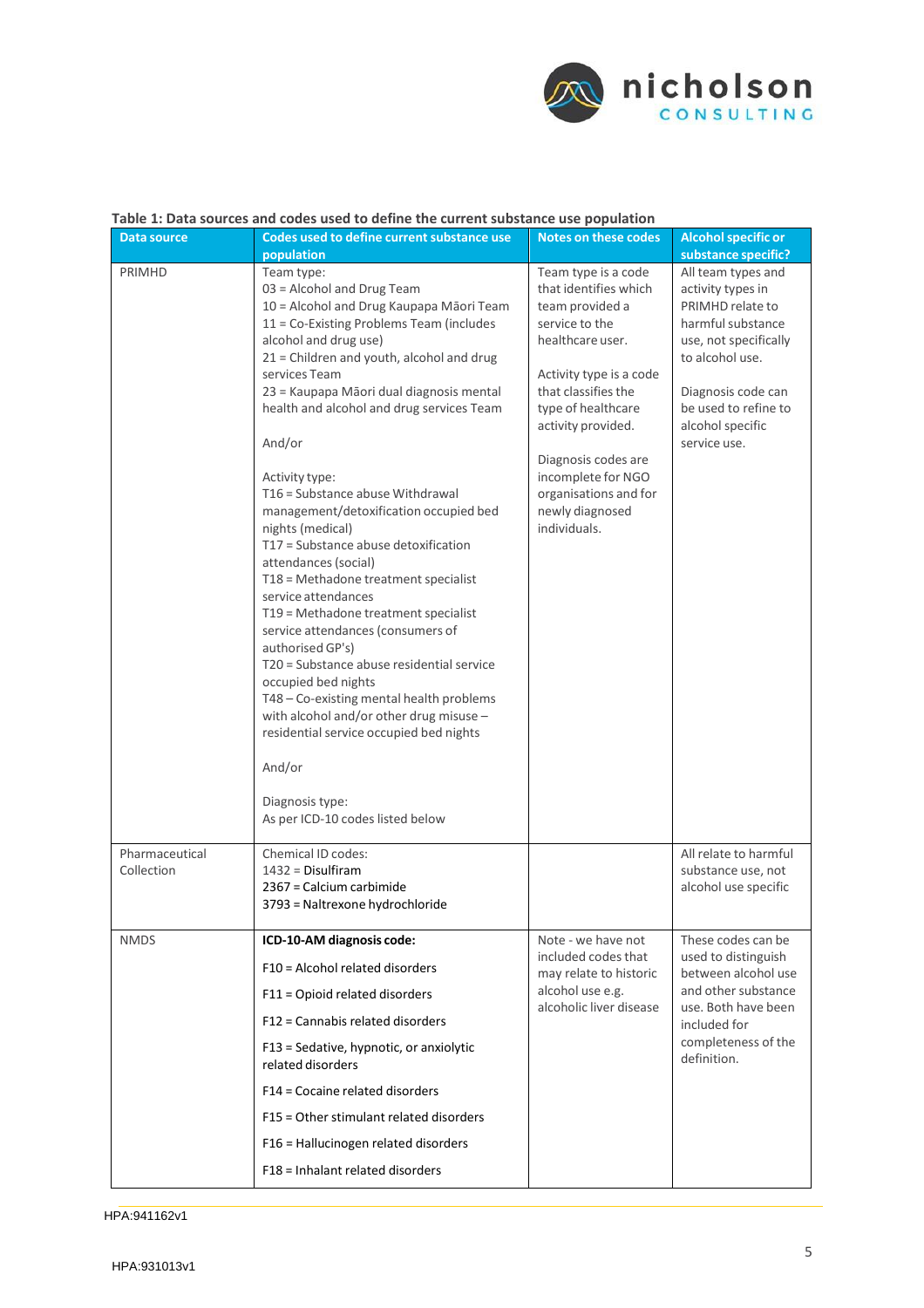

|                       | F19 = Other psychoactive substance related<br>disorders<br>F55 = Abuse of non-psychoactive substances<br>ICD-9-CMA-II diagnosis code:<br>291 = Alcohol-induced mental disorders<br>292 = Drug-induced mental disorders<br>303.0 = Acute alcoholic intoxication<br>304.0 = Opioid type dependence<br>$305.2 =$ Cannabis abuse<br>305.3 = Hallucinogen abuse<br>305.4 = Sedative, hypnotic or anxiolytic<br>abuse<br>$305.5 =$ Opioid abuse<br>$305.6$ = Cocaine abuse<br>305.7 = Amphetamine or related acting<br>sympathomimetic abuse |                                                                                                                                                                                                                                        |                                                                     |
|-----------------------|----------------------------------------------------------------------------------------------------------------------------------------------------------------------------------------------------------------------------------------------------------------------------------------------------------------------------------------------------------------------------------------------------------------------------------------------------------------------------------------------------------------------------------------|----------------------------------------------------------------------------------------------------------------------------------------------------------------------------------------------------------------------------------------|---------------------------------------------------------------------|
|                       | 305.8 = Antidepressant type abuse<br>305.9 = Other, mixed, or unspecified drug<br>abuse                                                                                                                                                                                                                                                                                                                                                                                                                                                |                                                                                                                                                                                                                                        |                                                                     |
| <b>MSD</b> incapacity | Incapacity code = 006, 007, 170, 171, 172                                                                                                                                                                                                                                                                                                                                                                                                                                                                                              | These incapacity<br>codes capture<br>medical reasons in a<br>medical certificate<br>relating to substance<br>use. At present little<br>is known about the<br>quality of the<br>diagnostic<br>information in the<br>incapacity dataset. | All relate to harmful<br>substance use, not<br>alcohol use specific |

Limitations of this definition include:

- Undercounting: As these data sources are all administrative, they capture treatment service use in relation to harmful substance use, not harmful substance use directly. This means this data only captures a subset of harmful substance use in New Zealand.
- Over counting: Where these data capture treatments rather than diagnoses, there may be an over counting of substance use. For example, stimulant pharmaceuticals can be used to treat substance addiction, but can sometimes be used to treat other, unrelated health conditions.

Other notes to be aware of: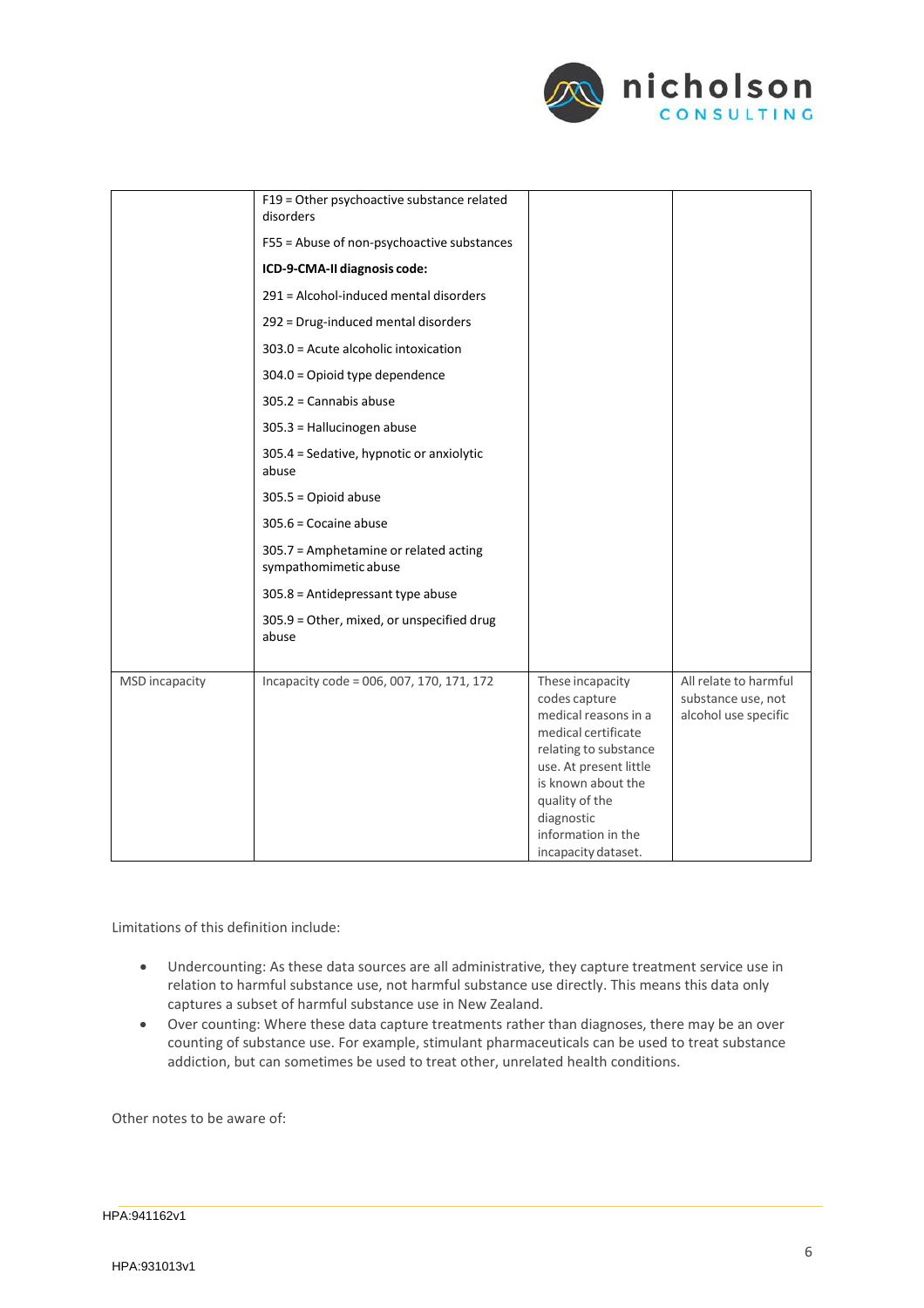

- In using PRIMHD, the Ministry of Health have advised to use the diagnosis data with care because of known quality issues. In particular, diagnosis codes are incomplete for NGO organisations and for newly diagnosed individuals.
- The diagnosis categories provided by this definition are not exhaustive and should be treated as simple high-level inferences made from the IDI data. These should not be treated as definitive medical diagnosis information.
- More details on each of these data sources, including comments on their quality, can be found in Appendix 1.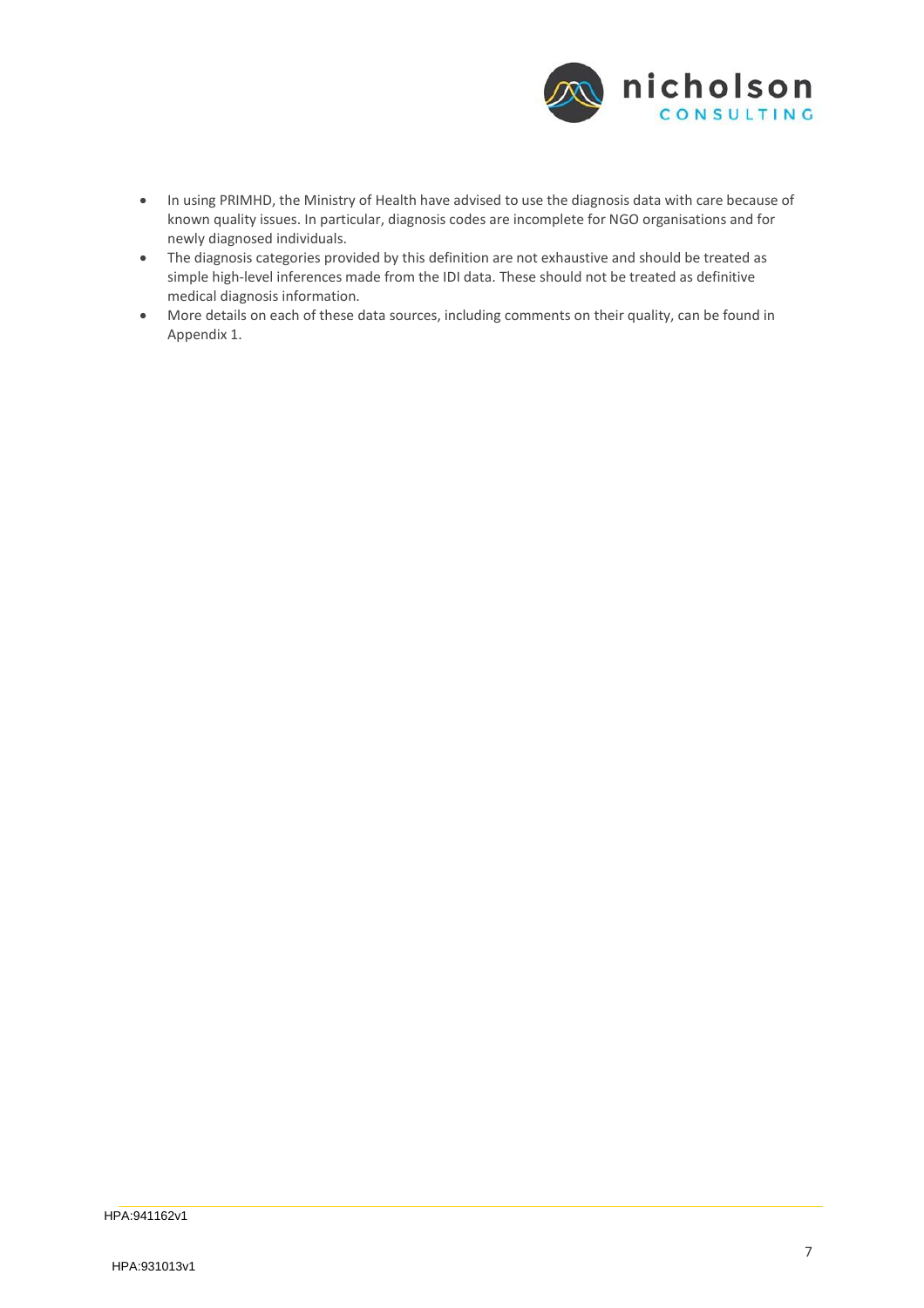

# <span id="page-9-0"></span>**Definition of alcohol use using the IDI: alcohol‐use in utero population**

In the IDI we recommend using three administrative data sources to identify a population of people who either have or potentially could have developmental conditions as a result of harmful alcohol-use in utero:

- 1. SOCRATES ‐ national needs assessment and service coordination information.
- 2. the Programme for the Integration of Mental Health Data (PRIMHD)
- 3. the National Minimum Dataset (NMDS) publicly funded hospital discharges.

These are administrative data sources. As with the substance use population, it is possible to use SoFIE survey data to identify self‐reported alcohol use during pregnancy. However, the counts for this are very small so we have not included this use of survey data in this standard definition. Details of SoFIE are in Appendix 2.

The National Needs Assessment and Service Coordination Information (SOCRATES) is used by Ministry‐funded Needs Assessment and Service Coordination (NASC) agencies to record information about clients who are eligible for Disability Support Services (DSS).

The NMDS captures publicly funded hospital discharges in New Zealand and PRIMHD captures mental health and addiction service use.

| Data source     | Codes to be used to define alcohol-<br>use in utero population | Notes on these codes                                                                                                          | Alcohol specific or<br>substance specific? |
|-----------------|----------------------------------------------------------------|-------------------------------------------------------------------------------------------------------------------------------|--------------------------------------------|
| <b>SOCRATES</b> | Any record with an associated<br>FASD or FAS diagnosis         | Identified in an individual                                                                                                   | Alcohol specific                           |
| <b>PRIMHD</b>   | Diagnosis type:<br>As per ICD-10 codes listed above            | Identified in an individual's<br>birth mother during<br>individuals in utero period<br>(during birth mothers'<br>pregnancy).  | Alcohol specific                           |
|                 |                                                                | Birth mother to individual<br>relationship is defined<br>through DIA's Birth, Deaths,<br>and Marriage register in the<br>IDI. |                                            |
| <b>NMDS</b>     | ICD-10-AM diagnosis code:                                      | Identified in an individual                                                                                                   | Alcohol specific                           |
|                 | $PO4.3 = Newton$ affected by<br>maternal use of alcohol        |                                                                                                                               |                                            |
|                 | Q86.0 = Foetal alcohol syndrome<br>(dysmorphic)                |                                                                                                                               |                                            |
| <b>NMDS</b>     | ICD-10-AM diagnosis code:                                      | Identified in an individual's<br>birth mother during<br>individuals in utero period<br>(during birth mothers'<br>pregnancy).  | Alcohol specific                           |
|                 | F10 = Alcohol related disorders                                |                                                                                                                               |                                            |
|                 | ICD-9-CMA-II diagnosis code:                                   |                                                                                                                               |                                            |
|                 | 291 = Alcohol-induced mental<br>disorders                      | Birth mother to individual<br>relationship is defined<br>through DIA's Birth, Deaths,                                         |                                            |
|                 | 303.0 = Acute alcoholic intoxication                           |                                                                                                                               |                                            |

#### **Table 2: Data sources and codes used to define the alcohol‐use in utero population**

HPA:941162v1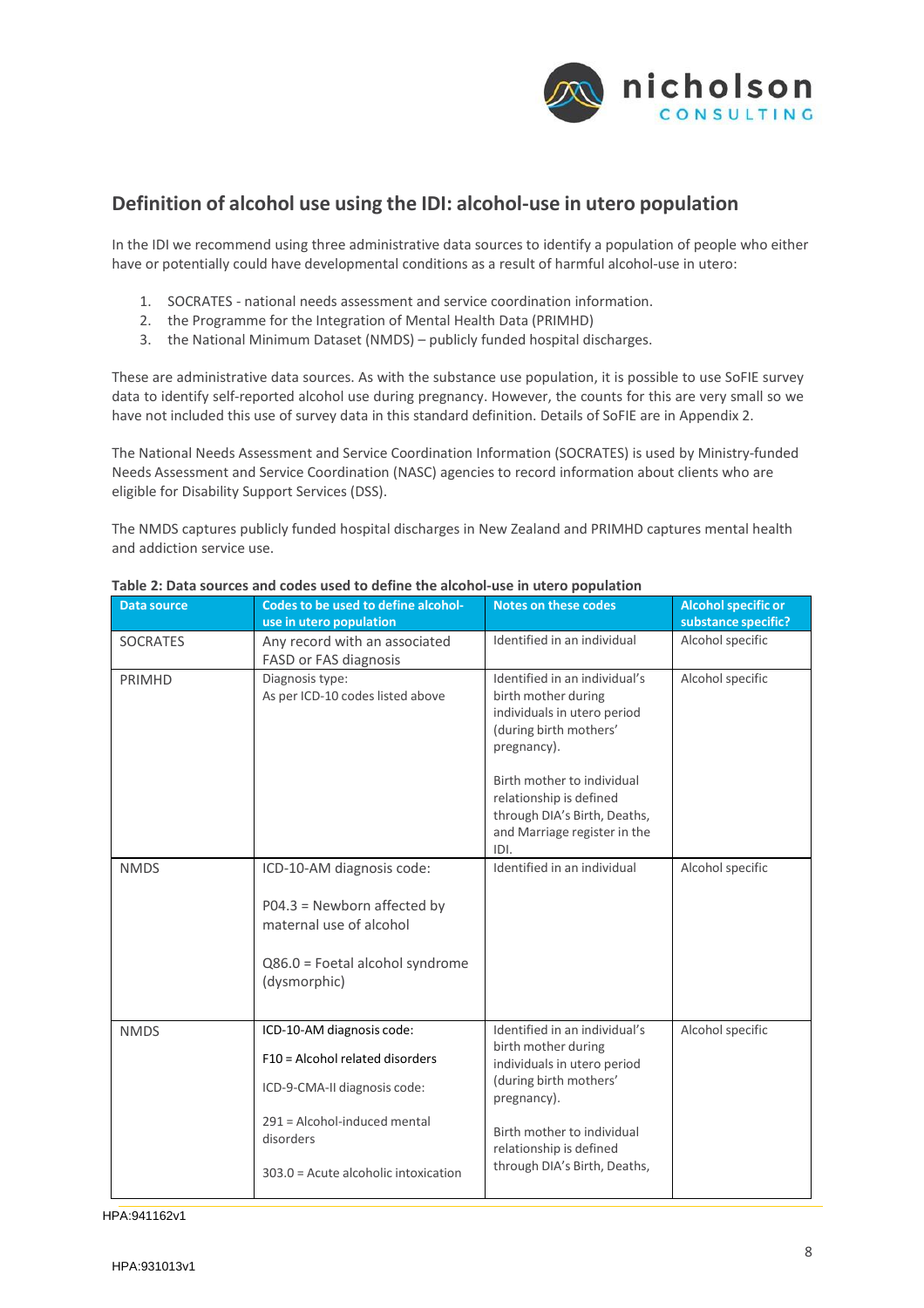

|  | l Marriage register in the<br>and |  |
|--|-----------------------------------|--|
|  | IDI.                              |  |

The main limitation with this definition of the alcohol-use in utero population is undercounting. These data sources are administrative, capturing either:

- ‐ needs assessments for people eligible for disability support services who have a recorded diagnosis of FASD or FAS;
- ‐ babies being treated in hospital with a diagnosis of maternal use of alcohol or FAS symptoms; or
- mothers being treated in hospital or accessing addiction services for alcohol related diagnoses while pregnant.

These scenarios are severe outcomes of harmful alcohol use in pregnancy and will under-represent the total harm caused by alcohol.

The definition may also overcount as it assumes that mothers with an alcohol abuse diagnosis are current drinkers, which may not be accurate. It also assumes that all children exposed to alcohol in pregnancy (to the extent that warrants hospital or addiction service care) will be affected by developmental problems.

The diagnosis categories provided by this definition are not exhaustive and should be treated as simple high‐ level inferences made from the IDI data. These should not be treated as definitive medical diagnosis information.

#### <span id="page-10-0"></span>**Using this data for analysis, including suggested time periods**

This definitions in this report aim to capture as many individuals who are users of substances or who suffer from the effects of alcohol use in utero as possible. Analysts can use subsets of the codes provided in Table 1 and Table 2 to answer specific research questions. The limitations of these datasets and the assumptions being made should however be noted.

The administrative data sources in Table 1 and Table 2 are available over different time periods. The common overlap between these data sources is 2010 – 2018.

PRIMHD data for DHBs is available from 1 July 2008. NGO data was included from 2010, but the completeness of this information has changed over time and may affect any time‐trends.

The major benefit of using IDI data is the ability to link individuals' data across a wide range of domains. For instance, once an analysis population has been defined using the definitions outlined in this report, it is possible to analyse service use and outcomes across such subject areas as:

- Education participation and outcomes
- Employment and unemployment
- Access to support and services
- Demographic and geographic information
- Interactions with the justice sector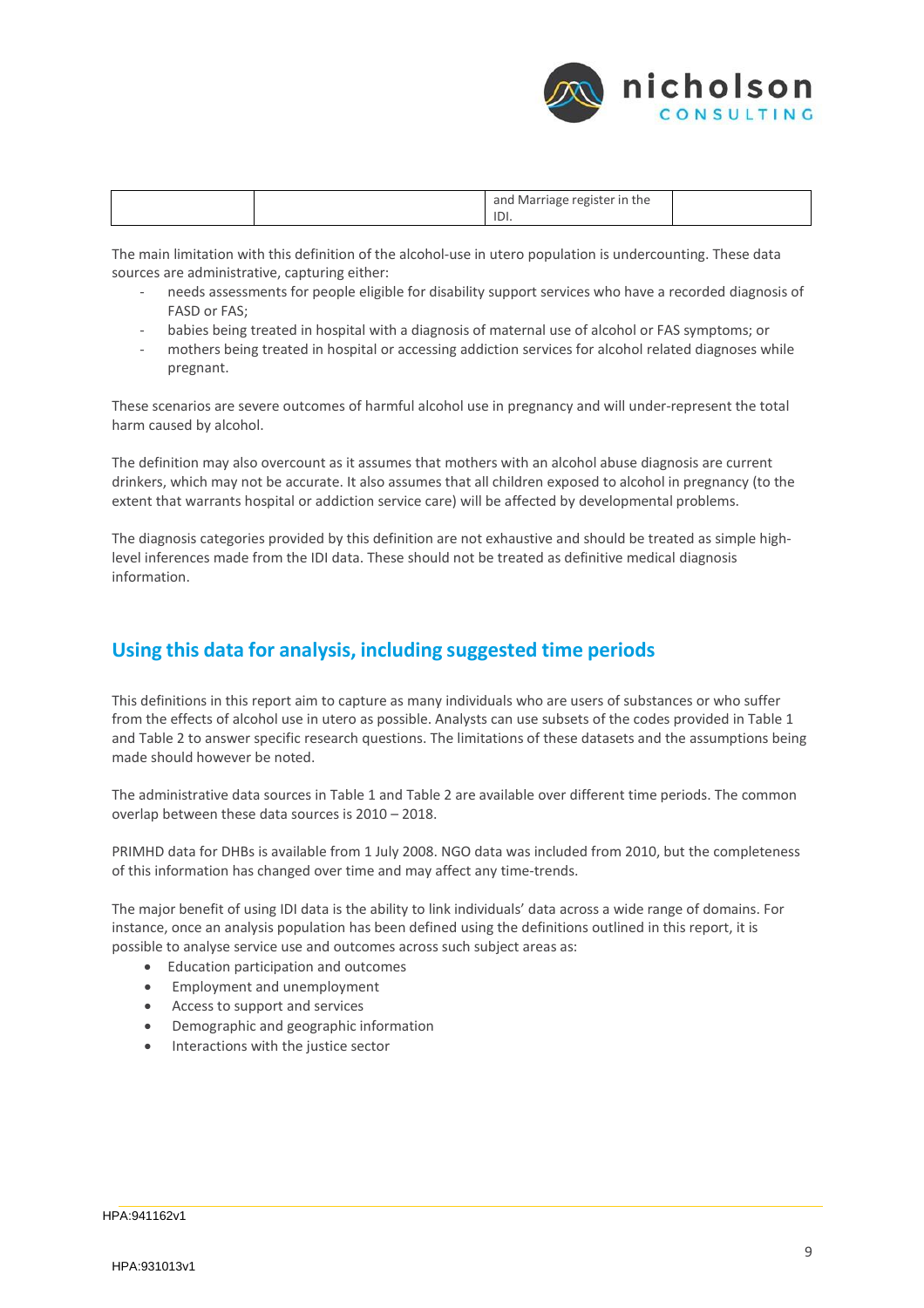

# <span id="page-11-0"></span>**Appendix 1: Quality of data sources used in thisreport**

Data dictionaries for the administrative datasets described in this report are available from the StatsNZ Data in the IDI website. In many cases these data dictionaries set out data quality limitations, as well as providing a useful reference for analysts on the use of the datasets.

While each dataset does have quality issues, the data is still appropriate for most analytical purposes, providing the quality issues are considered when drawing conclusions from the data. Some of these limitations are summarised below.

#### <span id="page-11-1"></span>**PRIMHD data quality**

PRIMHD was established in July 2008. Prior to PRIMHD, mental health data was collected in the Mental Health Information National Collection (MHINC). This older data remains available for use in reporting and ad hoc queries run by the Ministry of Health Data Services team and is available in the IDI on request to Stats NZ.

#### *Limitations*

- It is recommended that care is taken when using diagnosis data from PRIMHD due to known quality and completeness issues.
- A diagnosis is not required to be submitted to PRIMHD within the first 3 months of treatment. This means there may be a large number of clients with no diagnosis recorded, particularly if they received short term treatment.
- NGO's do not generally submit diagnosis data to PRIMHD.
- Some NGOs are behind on their reporting, skewing results. Further, as these NGOs come up to speed, increased NGO reporting will influence apparent trends.
- There are regional differences in the completeness of data for older people. Mental health conditions and addiction services for older people are funded as mental health conditions, and as addiction services in the Northern and Midland regions. In the Southern and Central regions these services are funded as disability support services. Data capture in PRIMHD is unequal across these sources, with the result that older people living in the Southern and Central regions are likely to be underreported.
- Observed variance and trends may be a result of differences in coding practices across service providers and time, for example, coding changes have influenced the number of crisis contact services reported by some DHBs. The Ministry of Health has published a Guide to PRIMHD Activity Collection and Use to address this issue. PRIMHD is a living data collection, which continues to be revised and updated as data reporting processes are improved. For this reason, previously published data may be liable to amendments. In particular, there was notable change made to the coding of team types as part of the HISO review of the PRIMHD Code set. Team type data, extracted before 1/7/2014, should not be compared with the data within the PRIMHD tables.
- It is known that there are referrals in PRIMHD with no referral end date but the referral is no longer active. It is believed that up to 30% of all open referrals in PRIMHD at the end of 2016 had not had any activity in the last 15 months.

#### <span id="page-11-2"></span>**Pharmaceutical Collection data quality**

The Pharmaceutical Collection supports the management of pharmaceutical subsidies. It is jointly owned by the Ministry of Health and PHARMAC. The Pharmaceutical Collection contains claim and payment information for publicly subsidised community dispensed pharmaceuticals.

*Limitations*

HPA:941162v1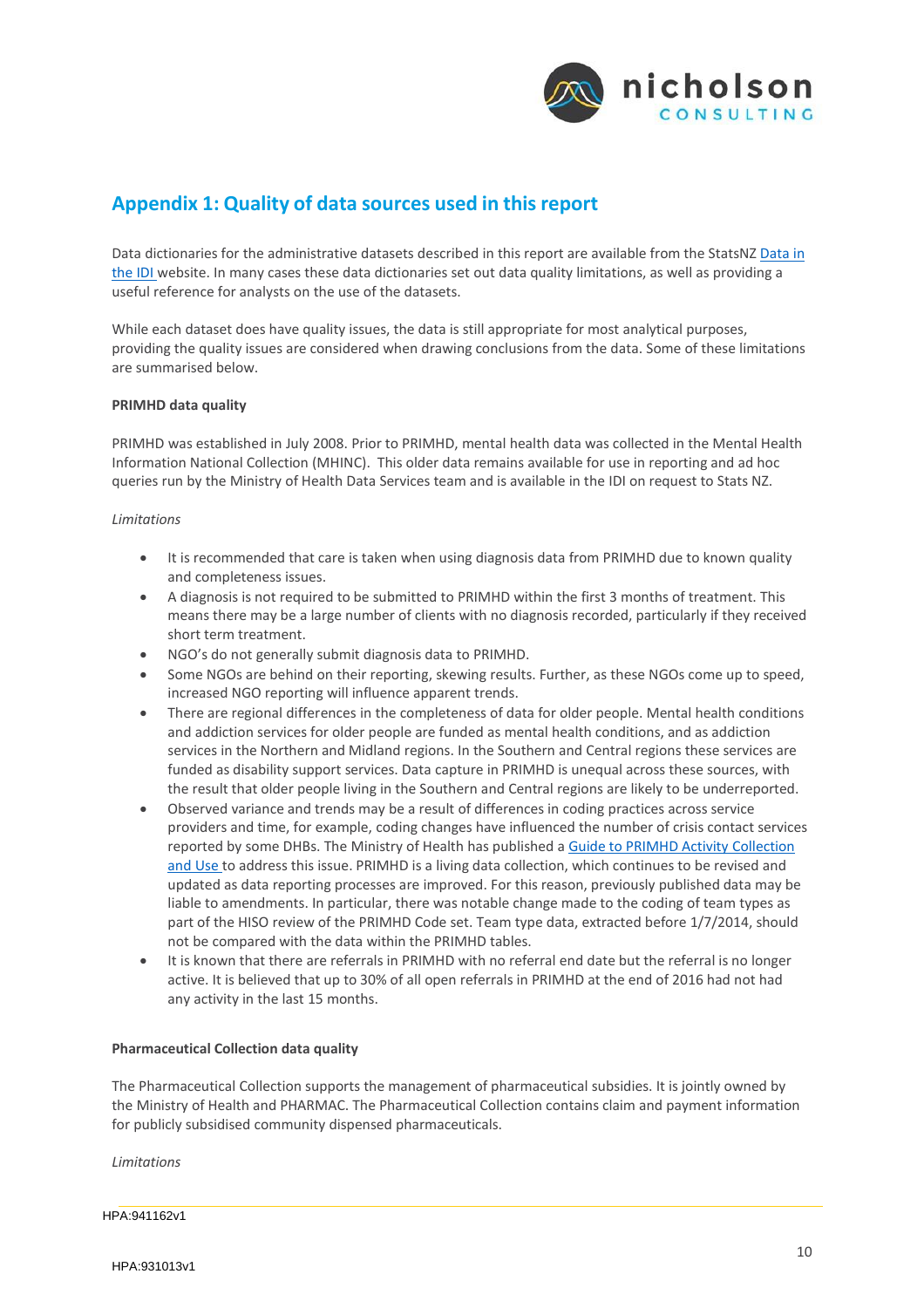

- This data source does not include prescriptions that were never dispensed. Research has shown that people who report high levels of psychological distress are more likely to face financial barriers to collecting prescriptions than those reporting low levels of psychological distress (Jatrana, Crampton, Carter, & Richardson, 2008). Similarly, patients may pick up prescriptions but not follow through with taking the medication. This may happen for many reasons including losing the medication or actively choosing not to take the medication.
- The data does not capture where the prescription for the dispensed medicine was issued. This means it is not possible to distinguish between primary or secondary care or public or private care using this data source.
- Pharmaceuticals dispensed in hospital settings (with the exception of oncology drugs) are not captured in the Pharmaceutical Collection.
- Data is known to include exact duplicate records due to the credit, resubmit and reversal process. This will not over count the number of people accessing services, but may overinflate medications and costs. The Ministry of Health has developed methodology to deal with this issue.
- Medications for addiction are not recommended in pregnancy. However, there are some cases where these medications have been prescribed in pregnancy. In these cases it is most likely a prescribing doctor and patient have considered and weighed up the risks of medication as an appropriate treatment for alcohol use.
- NHI completeness drops to below 90% prior to 2006. This limits the ability to link dispensing information to an individual.

#### <span id="page-12-0"></span>**Needs Assessment and Service Coordination (SOCRATES)**

#### *Limitations*

- SOCRATES will not capture all children diagnosed with FAS/FASD, only those who are eligible for Disability Support System Services.
- It often takes time to diagnose these children and see them come through in the data. Often children go undiagnosed. Research has suggested the prevalence is around 3% of births so there should be 1,800 children identified each year. Our case study into pregnant mothers showed that across three years 2009 to 2011 there were less than 30 children born who were subsequently diagnosed with FASD.
- Ministry of Health data dictionaries on this dataset do not include any information about data quality of this dataset. The Ministry does not have any information available in their collections website on the quality of this dataset.

#### <span id="page-12-1"></span>**National Minimum DataSet (NMDS) quality**

The NMDS is a national collection of publicly funded hospital discharge information, including clinical information, for inpatients and day patients.

#### *Limitations*

- Privately funded hospital events have been excluded from the version of this dataset in the IDI because of the lack of completeness.
- Some publicly funded hospital events may not have cost associated because the purchase unit costing information was not available.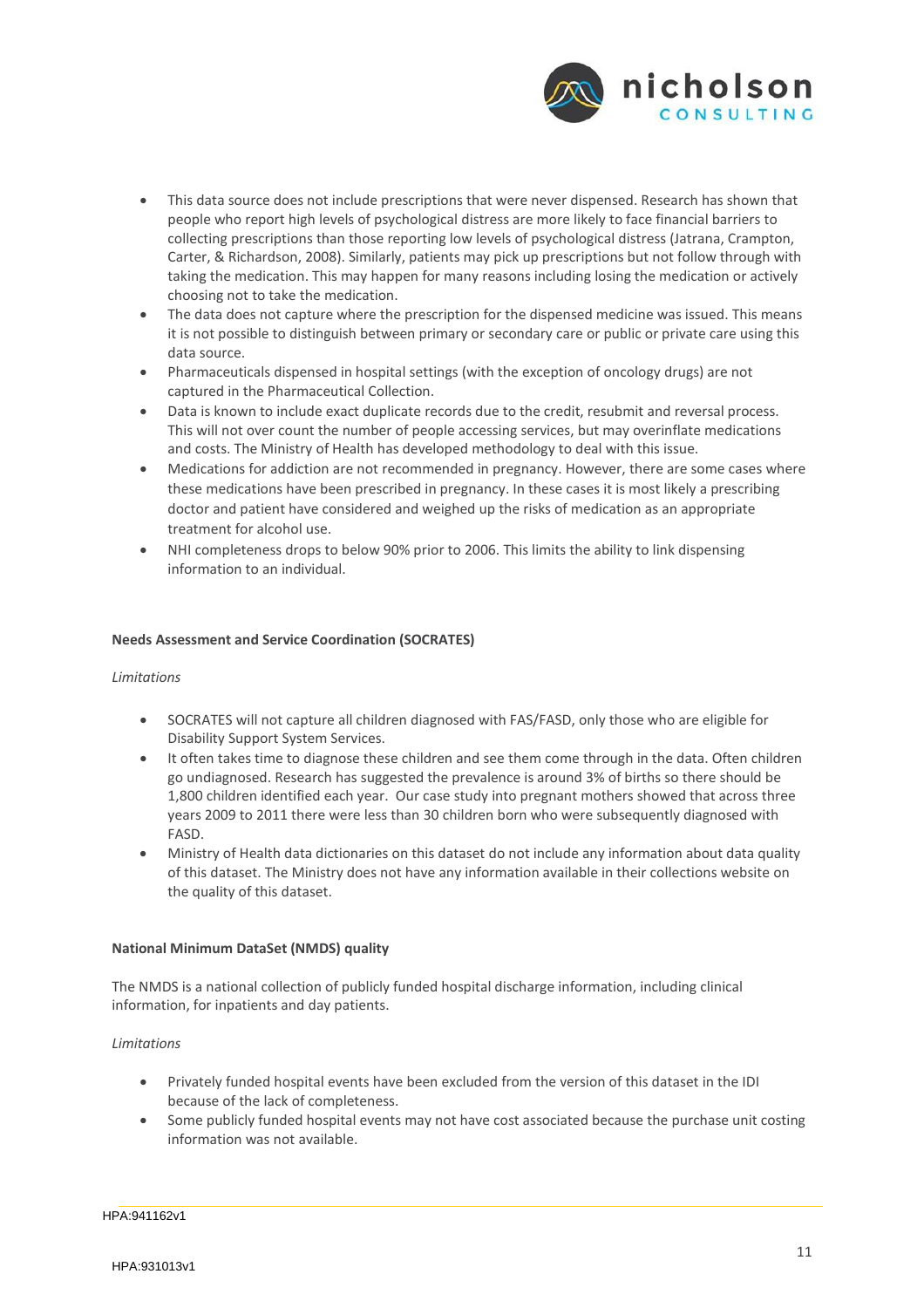

 While short stay emergency department events are included, coverage of these events has changed over time. Additional information is provided here: [https://www.health.govt.nz/publication/fac](http://www.health.govt.nz/publication/factsheet)tsheet-short-stay-emergency-department-events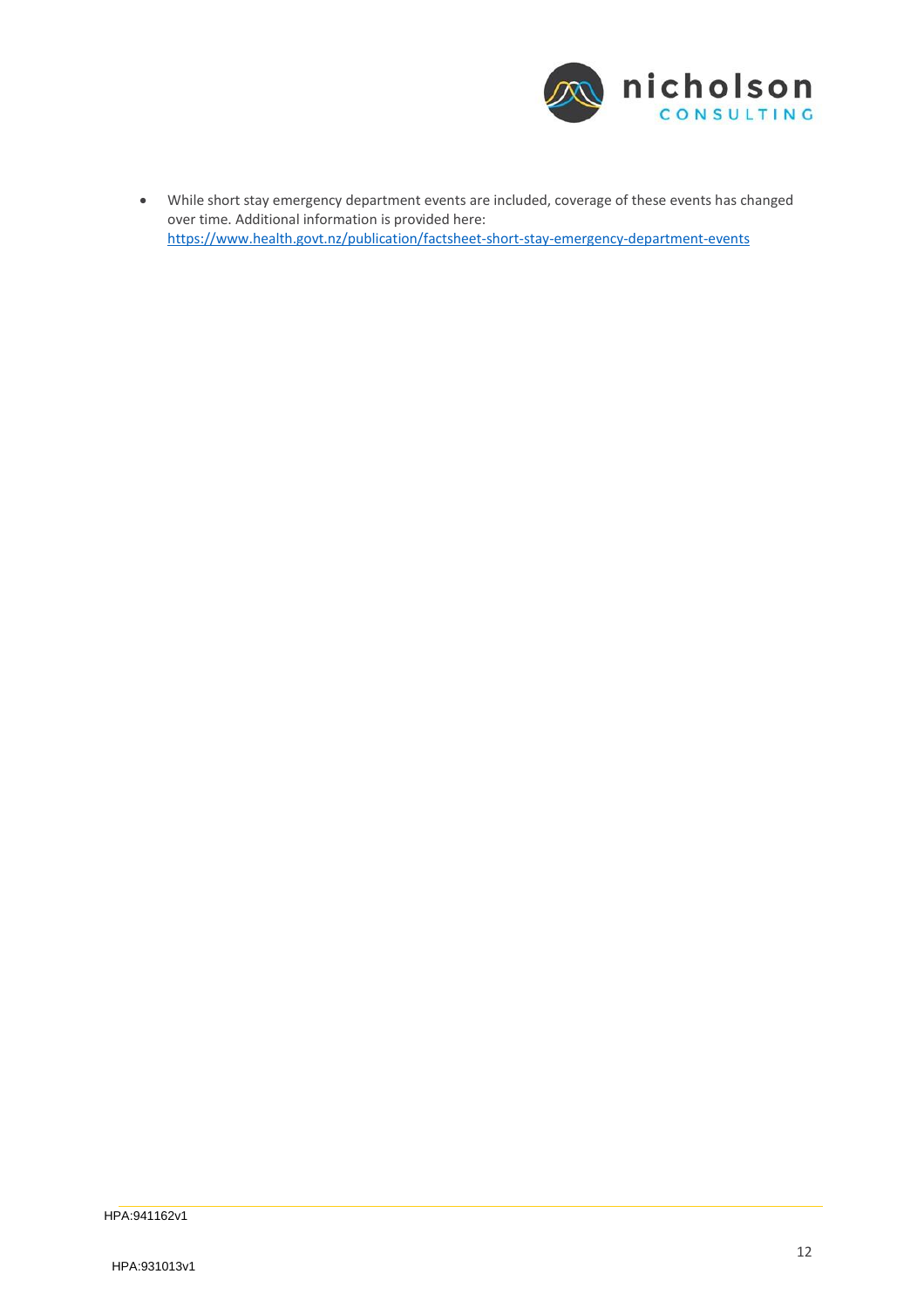

# <span id="page-14-0"></span>**Appendix 2: Survey data available in the IDI relating to alcohol use**

The Survey of Family, Income and Employment (SoFIE) includes self‐identified excessive drinking screening questions, similar to the Alcohol Use Disorders Identification Test (AUDIT).

As at August 2019, this is the only survey information available in the IDI relating to alcohol use.

SoFIE has not been included in the standard definitions of harmful substance use or effects of alcohol use in utero because:

- There is a small number of records relating to alcohol use, especially during pregnancy
- relevant data is over 10 years old
- working with weighted survey data alongside administrative data sources is complex.

If researchers wish to use SoFIE for specific alcohol related research questions it is important to note, due to the data being survey data, all responses are self-reported and are therefore likely to result in an undercount of alcohol use, especially during pregnancy.

#### **Information available in SoFIE about alcohol use**

A simple yes/no question asks if the respondent has had a drink of alcohol in the last 12 months. If yes, this is followed up with questions about their drinking patterns in the last four weeks. They are asked:

- how many days in the last four weeks have you had a drink containing alcohol?
- how many drinks containing alcohol did you have on a typical day when you were drinking?
- how many occasions did you have six/eight (six for women, eight for men) or more drinks containing alcohol?
- what alcoholic drink did you drink most often in the last four weeks?

SoFIE was a longitudinal survey, with respondents surveyed each year. It was run over an 8‐year period from 2002 ‐ 2010, each year is known as a wave.

The alcohol related questions were only available in the health module to SoFIE, which were run in waves 3, 5 and 7 (2005, 2007, and 2009).